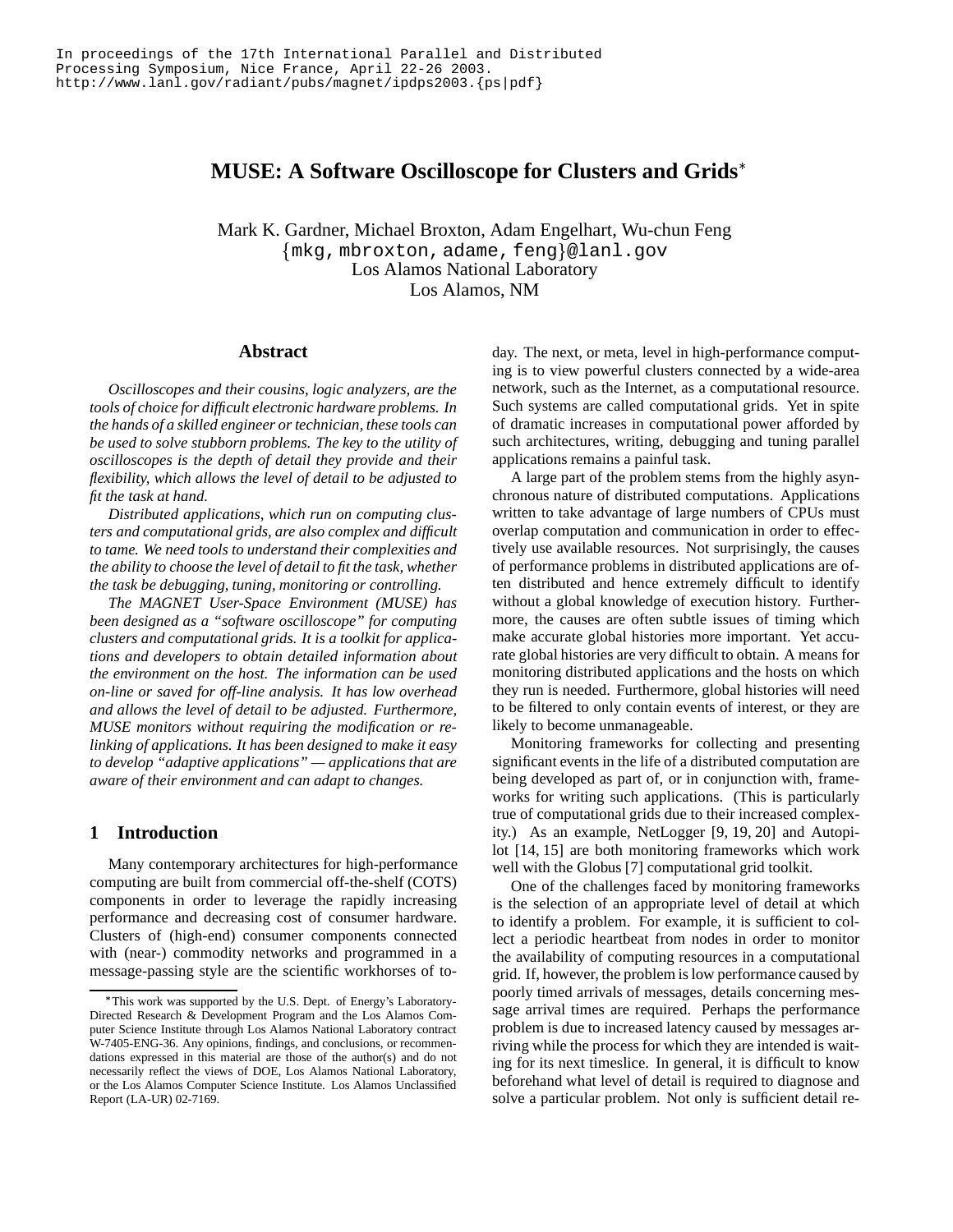quired, but problems could be identified and solved much more quickly if the amount of detail could be varied on the fly.

We have developed a tool, which we call MUSE— MAGNET User-Space Environment — that allows the online monitoring of nodes of a computing cluster or computational grid. The information available through MUSE can be tuned to provide just the right level of detail for the task at hand, whether that task be debugging, tuning or status monitoring.<sup>1</sup> Furthermore, MUSE can be used to support the development of "adaptive applications" — applications that are aware of the environment in which they execute and can adapt their behavior based on that awareness.

As an example of an adaptive application that MUSE facilitates, consider a distributed visualization tool which steers through a large data set. The application consists of a renderer which is co-located with the stored data at a remote site and a user interface which executes on the scientist's workstation. When the available bandwidth is plentiful, the renderer can send raw frames to the user interface for display. This provides the maximum resolution to the scientist. If the network becomes congested, however, the renderer can reduce the frame rate or compress the data to provide better response times. The key capability needed to respond appropriately is for the application to know what bandwidth is available from the network. MUSE is designed to provide such information to applications.

# **2 Design of MUSE**

As the name "MAGNET User-Space Environment" implies, MUSE provides an environment for user-space applications to make convenient use of the wealth of information which the MAGNET toolkit [5, 6, 10] exports from the operating system kernel. It was designed to consolidate the functions of event filtering and information synthesis into one component, magnetd. The resulting information can be saved to disk for later analysis or sent to (multiple) applications for immediate use. Thus, MUSE provides the infrastructure for debugging or tuning system performance, monitoring computing clusters or computational grids, or building adaptive applications.

In the following sub-sections, we present the architecture of MUSE and its main component, magnetd, then describe how magnetd filters events and synthesizes information. Finally, we describe how magnetd supports userdefined extensions through the use of dynamically linked data handlers.

#### **2.1** magnetd

Figure 1 shows the architecture of MUSE. The main component of MUSE, magnetd, is designed as a multithreaded daemon process with two main threads of execution. The first, called the data collection thread, is responsi-



**Figure 1. Architecture of MUSE**

ble for extracting event records from the MAGNET kernel buffer and processing them. The second, the master server thread, listens for command connections from clients interested in obtaining information from magnetd and creating server threads to service their requests.

Although clients can request a copy of the MAGNET event stream, it is more efficient for most applications to request the subset of events that they find interesting. This greatly reducesthe amount of information applications need to process and also minimizes the amount of communication required.

To emphasize the need for filtering, we have seen MAG-NET trace rates as high as 1.76 million event records per second (33.6 MBps, where MBps =  $2^{20}$  bytes per second) depending on the host and configuration. A single copy of the event stream sent to a remote application could easily consume a 100Mbps Ethernet connection. Filtering the event stream before sending it to applications reduces the cost of communication and consolidates the filtering code for all applications. Functions which perform this service are called *filters*.

After the event stream is filtered, the remaining events can be synthesized into application-specific information through the use of data *handlers*. Handlers may perform arbitrary computations but should be as lightweight as possible since time-consuming computations are likely to perturb the phenomena being monitored and will reduce the time available for other handlers. Used judiciously, however, handlers further reduce the amount of communication and simplify application processing.

Clients communicate with magnetd by sending requests to the master server thread using UNIX or TCP/IP sockets. Local (UNIX) connections are useful for applications, running on the same host as magnetd, to query the state of the host. Remote (TCP/IP) connections are useful for the monitoring of computing clusters and computational grids by middleware or by the distributed application itself.

<sup>&</sup>lt;sup>1</sup>Initial feedback from end users indicates that cluster environments require finer granularity than grid environments.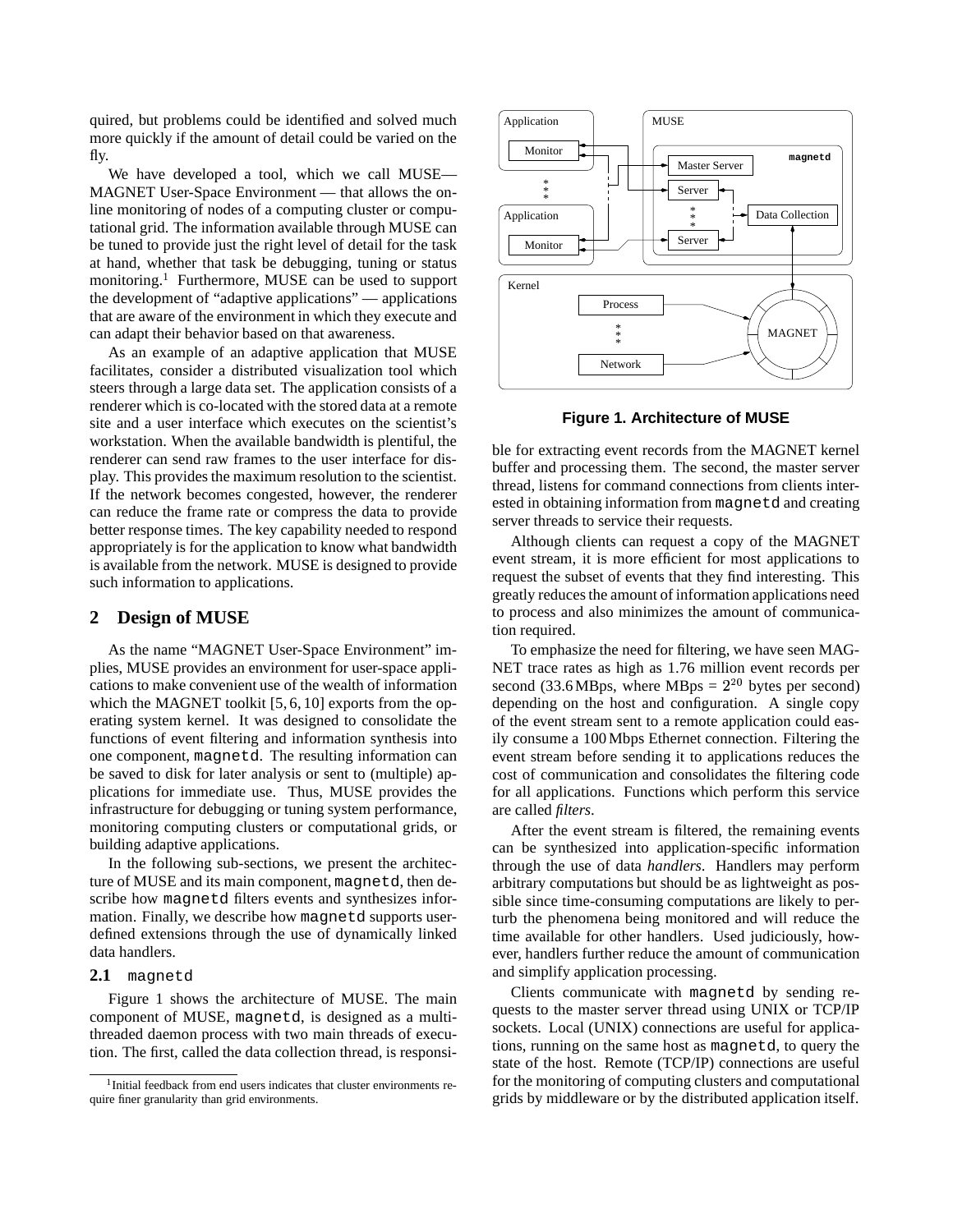```
typedef struct magnet_data RECORD;
typedef struct data {int count;} DATA;
int help(int rsize, char *rstr) {
 strncpy(rstr, "counts events", rsize);
  return NO_ERROR;
}
int create(void *args, void **data,
           void **filters) {
  *data = malloc(sizeof(DATA));
 if (!*data) {return MEM_ERR;}
  ( (DATA *) *data) ->count = 0;
 return NO_ERROR;
}
int destroy(void **data) {
  free(*data);
 return NO_ERROR;
}
int process(void **data, RECORD *record) {
  ( (DATA *) *data) ->count++;
 return NO_ERROR;
}
int query(void **data,
          int size, char *result) {
  snprintf(result, size, "event count %d",
    ( (DATA *) *data) ->count);
 return NO_ERROR;
}
```
#### **Figure 2. A Handler that Counts Events**

Using the command connection, a client creates a handler to synthesize parameters of interest, such as measured bandwidth. It also adds filters to restrict which events are used to compute the parameters. The client also starts, stops, resets and queries the handler through the command connection.

Depending on how the handler is written, the synthesized parameters may be sent periodically ("push" model) or in response to a query from the client ("pull" model).

### **2.2 User-Defined Handlers**

magnetd supports a plug-in architecture that makes it very easy for developers to write handlers to suit their application without recompiling magnetd. The object code for a handler is contained in a dynamically linked library. Figure 2 shows a simple handler that counts the number of events that match its filters.

Handlers are required to implement five functions: create, destroy, process, query and help. Each handler function is expected to return zero on success or a non-zero error code on failure. All of the functions except process are called in response to a command from the client, so the error code is propagated back to the client. Errors in the process function are logged to the console and magnetd stops the handler to prevent further errors.

The create function performs initialization, including allocating storage for the handler's internal state. Although the example does not show it, filters can be added within create, if appropriate. Newly created handlers are placed in a "stopped" state and must be activated by a separate "start" request from the client. When a client is finished with a handler, it sends a "destroy" request, which results in the handler's destroy function being called to perform appropriate clean-up activities, including deallocating the internal state.

The process function analyzes, stores, or streams events as appropriate. Updates to the handler's internal state also occur in process. Filters ensure that records received by the handler only contain relevant events. Handlers should be designed to minimize the execution time of the process function to minimize perturbing the quantities being measured. In the example, the count is incremented for each event received.

In response to "query" requests from clients, the query function prepares a string reflecting the values of the parameters computed by the handler. In the example, the response string reports the number of events that the handler has seen. For more details about handlers, see the documentation at http://www.lanl.gov/˜radiant/.

## **3 Performance**

The process of monitoring a computation has the potential to perturb the very parameters being measured. If the effects of the perturbation are small enough, they can safely be ignored. In this section, we bound the effects of using MUSE to monitor parallel scientific computations from the NAS Parallel Benchmark suite.

The two metrics we consider are the reduction in CPU cycles available due to the increased load caused by monitoring and the latency between when an event occurs and when the monitoring application receives the event. The former is important since fewer CPU cycles translates into slower execution of applications on the host. The latter is important for on-line monitoring purposes since stale information makes good decisions difficult.

### **3.1 Load Increase**

We use the NAS Parallel Benchmark suite version 2.2 IS Class A kernel [16] as the workload. The IS kernel is a distributed bucket sort algorithm in which each processor sends the keys which fall in its range to all the other processors. Because IS communicates heavily, magnetd must process a large number of network events. The CPU cycles used by magnetd are unavailable for computing and hence reduce the operations per second reported by the benchmark. Each socket send of  $B$  bytes generates  $1 + 3 * [B/1448]$  events when MAGNET is configured to monitor throughout the network stack.<sup>2</sup> We also test the case where only socket send and receive calls are monitored.

<sup>2</sup>One event comes from the socket call itself. Three additional events occur for each fragment that traverses the network stack. Because Linux makes use of TCP options, the maximum fragment size is 1448 bytes.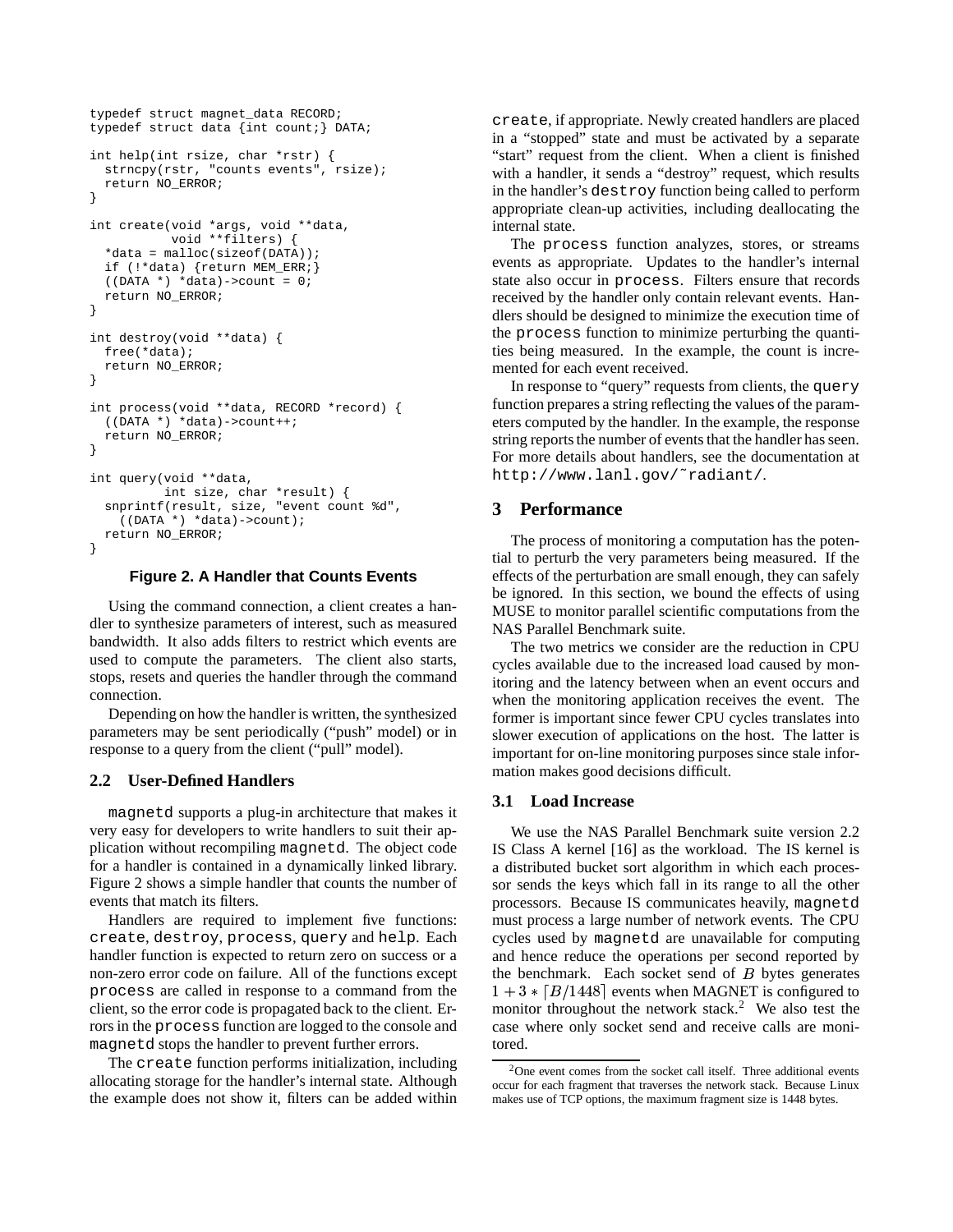

**Figure 3. MOps vs. Number of Handlers**

The test equipment consists of two identical machines with dual 933 MHz Pentium III processors and 512MB of RAM connected by MPICH running over Gigabit Ethernet. Five configurations are presented. The first or baseline runs stock Linux 2.4.18 kernels. The second runs MAGNETized 2.4.18 kernels with magnetd executing on the monitoring host without handlers. The final three tests are the same as the second but with one, two and four handlers which count the number of events seen. The filters are configured to accept any network event.

The number of IS kernel operations per second as a function of the number of handlers is presented for both uniprocessor and SMP kernels in Figure 3. In all cases, the 95% confidence intervals are less than  $\pm 0.03\%$ .

First, we note that the performance of the stock kernel on multiple processors is nearly 0.5% lower than the stock kernel on a single processor due to locking overhead. Next, the number of IS kernel operations per second is reduced by only 1.3–1.4% in the SMP configuration with 1–4 handlers. The gradual increase in overhead indicates that SMP systems are not sensitive to the number of handlers. There is a higher impact on uniprocessor systems, however. The performance is reduced by 7.2–24.7% when magnetd competes with the application for processor cycles.

Due to the fact that the IS kernel communicates heavily and MAGNET is configured to collect events throughout the networking stack in these tests, the results are representative of worst-case behavior. The performance impact is less if MAGNET is configured to only collect the events needed. For example, if we collect only socket events, the rate at which monitored events occur is reduced by 24.6%. The overhead is also reduced by a similar amount. Although the overhead is still 19.8% for a single processor, scientific applications with a balanced compute to communication ratio will see less overhead.

Clearly, excess processing capacity must exist for the effect of monitoring to be negligible. This is not surprising since extensive monitoring does perturb the system. The effect can be minimized by configuring MAGNET to ex-



**Figure 4. Latency Between MAGNET and** magnetd **with Sleeping on Idle**

port only the events necessary for handlers to perform their computations and by running multiple processors.

### **3.2 Data Path Latency**

We now turn our attention to measuring the latency from when an event occurs until the time an application receives it. There are four components to the latency. The first is the time it takes MAGNET to register the event. The second is the time it takes magnetd to receive an event record from MAGNET. The third is the time it takes a handler to receive an event record from magnetd. The fourth is the time it takes to transmit results from the handler to the application.

It takes MAGNET an average of 371 ns to register an event on the test hosts. The next two components of latency depend upon the performance of magnetd, while the fourth is independent. We quantify magnetd's performance by comparing the timestamp when an event record arrives with the timestamp when it was sent.

In the results that follow, the monitoring application is run on the same host as magnetd. Components of the distributed application use either Fast Ethernet or Gigabit Ethernet to communicate. The results are for runs which used Fast Ethernet except where noted.

Figure 4 shows the time it takes for magnetd to see an event exported by MAGNET. The latency repeatedly decreases to near zero indicating that magnetd processes events faster than they are generated. The latency is the smallest for the last event to arrive before magnetd sleeps and greatest for events which arrive immediately after magnetd goes to sleep. The linear shape of the curves confirms that magnetd removes events from the kernel buffer in FIFO order.

The average latency from MAGNET to magnetd is 4.01 ms. Since a timeslice under Linux is  $10 \text{ ms}^3$ , magnetd is operating at 40% capacity in this test. Con-

<sup>3</sup>The spacing between lines in Figure 4 corresponds to a timeslice.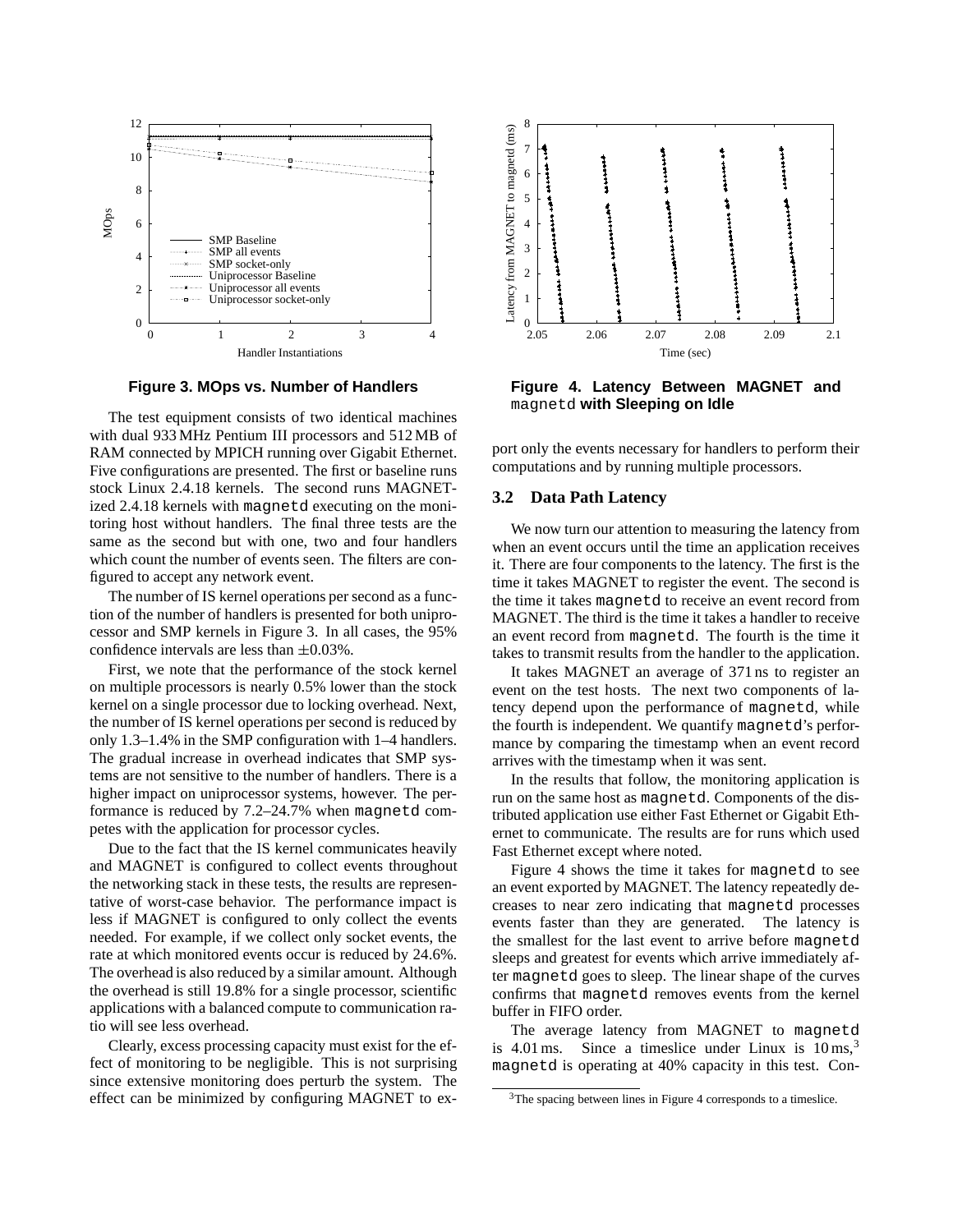

**Figure 5. Verification of Bandwidth Handler Accuracy**

figuring magnetd to poll for new events continuously reduces the average latency to 38  $\mu$ s at the cost of greater CPU load.

We note that the latencies between MAGNET and magnetd are higher for Gigabit Ethernet than for Fast Ethernet (4.98ms vs. 4.01ms). This is caused by interrupt coalescing which increases the average latency substantially. The average latency from magnetd to a handler is also higher for Gigabit Ethernet than for Fast Ethernet (1.273ms vs. 0.248ms). The cause is still unknown.

In summary, the biggest cause of latency is the process scheduler. The average latency is less than 5 ms even for Gigabit Ethernet with interrupt coalescing. Thus, the latency should be acceptable for many monitoring tasks, particularly in computational grids, where round-trip times are on the order of 100ms.

# **4 Handler Validation**

The bandwidth handler supplied with MUSE computes the average bandwidth over the last  $N$  socket send events. In this section, we show that an accurate bandwidth can indeed be computed in a handler from an event stream. We validate the handler by comparing its results with the results obtained through independent means.

As a first check, we monitor an FTP application transferring a 467 MB file from ftp.debian.org and compare the average transfer rate reported by FTP with the overall average computed by the bandwidth handler. FTP reports an average transfer rate of 3.947 Mbps, where Mbps =  $10^6$  bits per second. The bandwidth handler reports an average transfer rate of 3.946Mbps, a difference of 0.025%. Figure 5 shows the "instantaneous" transfer rate, windowed over  $N = 1000$  exist events, along with the two average rates. Times when the network was congested are clearly visible.

The next check is also performed between the same two hosts as in Section 3. First, a netperf connection is started and allowed to reach streaming state. Next, another



**Figure 6. Bandwidth Handler for Two** netperf **Connections**

netperf connection is started 14.33 s after the first connection. Five seconds later, the second netperf is terminated. Figure 6 shows the computed bandwidth as a function of time. The starting and ending times of the second connection are delimited by vertical lines. The figure clearly shows that the bandwidth of the first connection falls off exponentially as the second connection goes through slow start. After about one third of a second, both connections reach steady state once more. Finally, the bandwidth of the first connection increases after the second connection has terminated until it reaches streaming state again. (The slight curvature in the line during linear increase comes from computing the average over the last  $N$  events.)

# **5 Applications of MUSE**

MUSE provides many benefits to the parallel and distributed computing community. Its overhead is low enough that it can be used on-line for many tasks which used to be done off-line. This ability has many practical applications, some of which we discuss in this section.

# **5.1 Event Visualization in Distributed Systems**

 existing tools. Distributed systems, by nature, are very complex with plenty of opportunities for subtle bugs and performance problems. The ability to visualize the execution history of a distributed application could potentially save large amounts of time and speed up the development and deployment of such applications. Although MUSE does not contain tools for visualization, it can easily serve as an data source for

As a proof of concept, we have developed a translator from MAGNET event records to the Universal Log Message (ULM) format used by the NetLogger toolkit [9, 19, 20]. This allows one to use the NetLogger Visualization tool (NLV) to view an event stream graphically. The transla-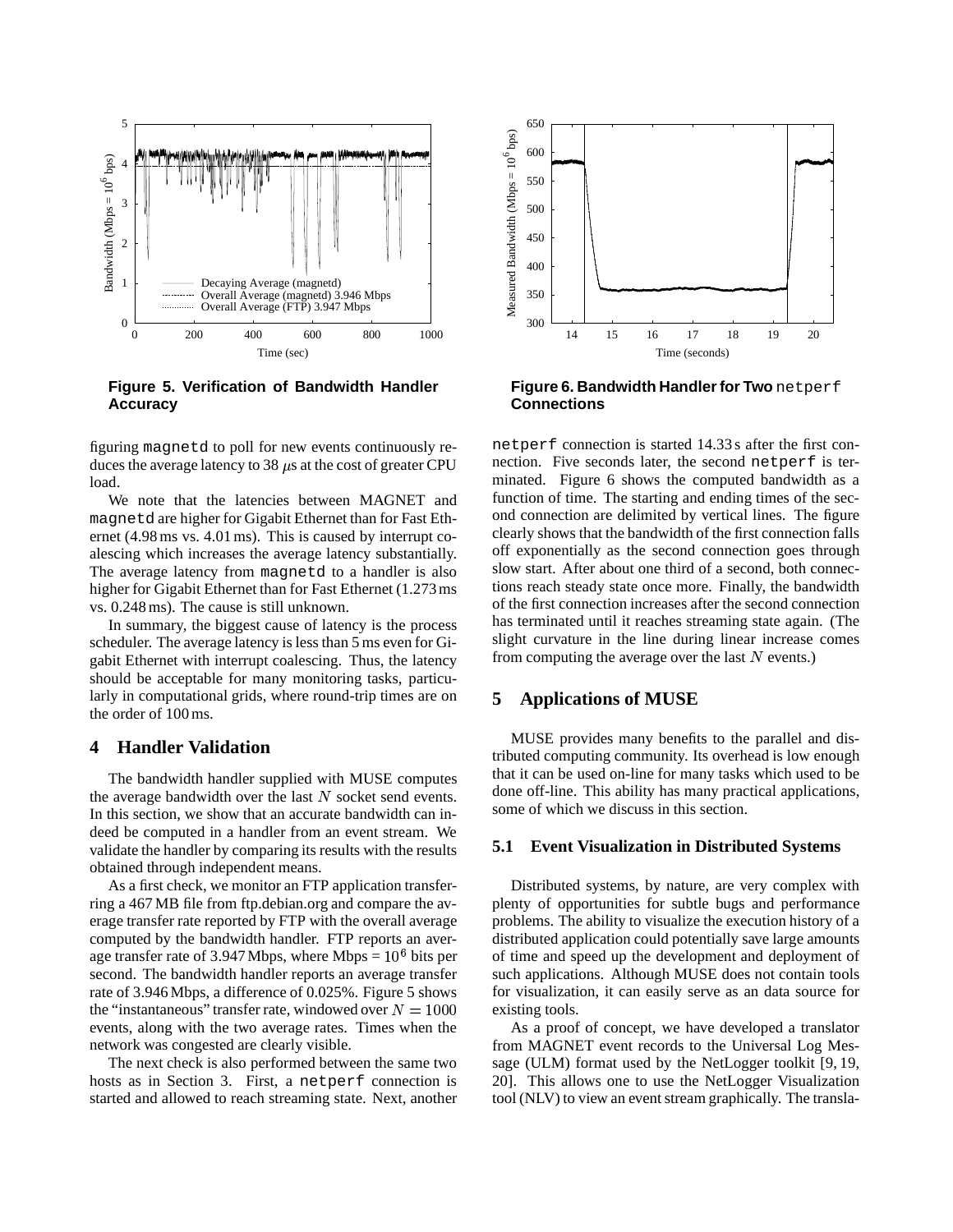| $\bullet$ (It-displaydata    |                  |                               |                 |                        | $-08$                             |
|------------------------------|------------------|-------------------------------|-----------------|------------------------|-----------------------------------|
| Server_TCP_Send <sup>®</sup> | $\square$        |                               |                 |                        |                                   |
| Server IP Send $\diamond$    | $\Diamond$       |                               |                 |                        |                                   |
| Server_Eth_Send ®            | $_{\odot}$       |                               |                 |                        |                                   |
| Client Dev Recv &            |                  |                               | €               |                        |                                   |
| Client_IP_Recv_o             |                  |                               |                 | $\circ$                |                                   |
| Client_TCP_Recv D            |                  |                               |                 | D                      |                                   |
| Client Sock Recv D           |                  |                               |                 |                        | $\Box$                            |
| Client TCP Send +            |                  |                               |                 |                        | +                                 |
| Client IP Send ⊗             |                  |                               |                 |                        | ⊗                                 |
| Client Eth Send △            |                  |                               |                 |                        | Δ                                 |
| -X Zoom-<br>  4.40000        | X Bias-<br>1.000 | Absolute X Bias-<br>15.485426 | Y Zoom-<br>1.00 | Y Bias-<br> 0.00 <br>⇒ | Sampling Period-<br>Buffer Delay- |



tor establishes a connection with magnetd, requests some subset of the event records, translates them to ULM format and appends them onto the end of a log file. NLV watches the tail of the file and updates the display as new events appear. Also as a proof of concept, we have developed a translator from MAGNET event records to the format expected by GScope [8], an open-source software oscilloscope library.

Bulk data transfers, via FTP or some other protocol, are an important operation in grid computing. In this test, a monitoring application connects to magnetd on the FTP server node using TCP/IP. It also connects, via TCP/IP, to magnetd on the FTP client node. Events are collected from the MAGNET daemons on both nodes, collated and displayed.

Figure 7 shows a GScope screen capture of a segment of a FTP transfer with MUSE monitoring both the client and the server. The first three data points show the server sending a packet down the network stack and out onto the network. The second three data points shows the same packet climbing up the network stack on the client. Of the remaining four points, the first three show an TCP acknowledgment being sent back to the server, while the fourth point shows the socket on the client receiving the packet that was sent.

From the figure, we can see that the packet traveled down the server's network stack at nearly constant speed, i.e., each layer took similar amounts of time to process the packet. On the client side, however, the packet sat in a buffer in the device driver until the IP layer was ready for it. The IP layer, on the other hand, passed the packet on to the TCP layer fairly quickly. Finally, a significant amount of time passed before the client actually read the packet from the socket.

With just a short look at the graph we are able to tell a lot about the behavior of the FTP transfer. We were also able to identify two places where time is potentially being wasted and where the transfer might be sped up.

# **5.2 Distributed Application Monitoring**

One of the big challenges in developing a distributed application is acquiring insight into the operation of the application in order to debug, tune, monitor or control the application. Several frameworks, such as NetLogger [9, 19, 20], Autopilot [14,15], Remos [2,3] and CODE [17], have been proposed which accomplish these goals.

Each of these frameworks has some mechanism, called a *sensor*, for acquiring information about a distributed computation. Some, like NetLogger, require the application to be modified or relinked in order to collect information. Some obtain information about the behavior of the operating system through daemons such as rstatd, through the /proc file system  $[12, 18]$ , through SNMP  $[2, 3]$ , through active probing [2, 3] or through CPU hardware counters [4, 11].

MUSE is another way for these frameworks to obtain information. It makes available, in a convenient form, the wealth of extremely detailed information which MAGNET exports. It adds value because it provides information that the types of sensors discussed above do not and because it can filter and synthesize specific information needed by the framework. Furthermore, MUSE is able, through MAG-NET, to export internal operating system variables which are important to understand the behavior of the system.

As described in Section 5.1, we have implemented a translator from MAGNET event records to ULM format so MAGNET events can be used in the NetLogger framework. We are working with the University of Illinois to integrate MUSE into the Autopilot framework.

## **5.3 Adaptive Applications**

Adaptive applications are aware of the environment in which they execute and can adapt to changing conditions. Within the context of MUSE, an adaptive application enters into a dialog with magnetd to receive pertinent information about the current state of the system.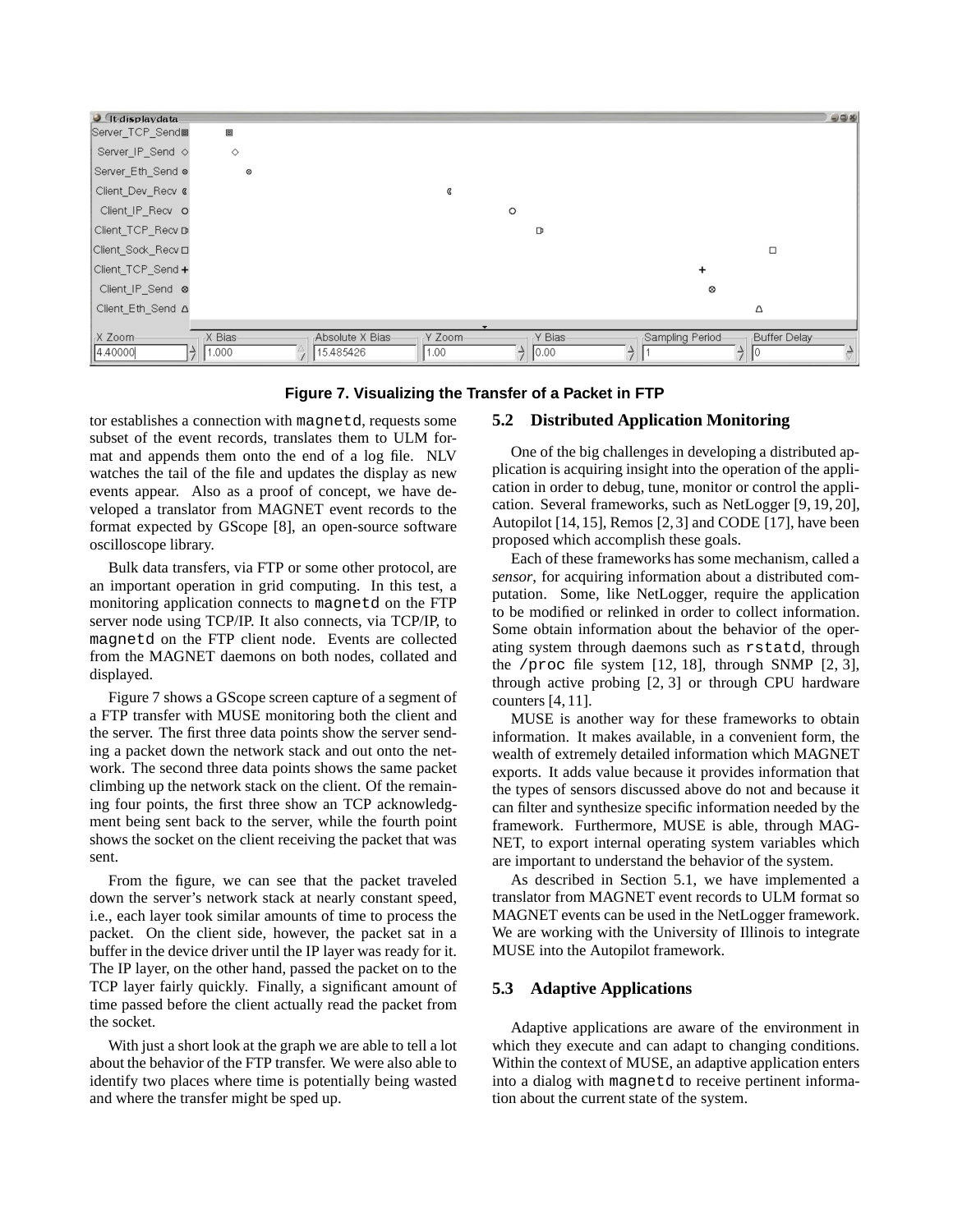Going back to the distributed visualization example in Section 1, MUSE provides accurate bandwidth measurements that the renderer can use to reduce the frame rate or increase the compression ratio of the data.

We note that the two validation experiments in Section 4 are a first-order models of a distributed visualization application in which the network suffers congestion. Thus, Figure 6 is a graph of the bandwidth measurements which the renderer would use to decide what the frame rate or compression ratio should be.

# **6 Related Work**

As discussed earlier, there are quite a few frameworks for debugging, tuning, monitoring and controlling distributed applications. Some examples are NetLogger [9,19,20], Autopilot [14, 15], Remos [2, 3] and CODE [17] Each of these has at least one way to obtain the information they act upon. For example, Autopilot obtains information by manually or automatically instrumenting the object code. Other tools, such as Supermon [12, 18] and Cluster Performance Monitor [1], collect operating system performance by exporting data through the /proc file system or by sending the data to a centralized monitor via the network.

Another distributed monitoring framework which deserves special mention is the Network Weather Service (NWS) [13, 21, 22]. It is a distributed monitoring system which periodically samples network bandwidth and latency, CPU utilization and available non-paged memory. It includes the ability to forecast resource availability.

MUSE, through MAGNET instrumentation, provides a different set of information than the sensors in the above tools. The information it provides is complementary. Since multiple sets of sensors may give a more complete view of the behavior of a distributed system, we intend to make MUSE compatible with those frameworks.

Another tool for fine-grained monitoring of applications is pfmon [4]. It is an IA-64/Linux-specific tool for CPU performance monitoring on Intel Itanium and Itanium II processors. Like MUSE, it provides fine-grained information without requiring applications to be modified or relinked. Also like MUSE, pfmon requires support to be compiled into the kernel. Unlike MUSE, the application to be monitored must be started from within pfmon. Furthermore, there are no provisions for pfmon to export events to remote hosts.

Finally, the tool most like MAGNET-MUSE is the Linux Trace Toolkit (LTT) [23]. Both tools originated at about the same time but with different initial purposes. Over time, the tools have evolved until now they are remarkably similar. The emphasis in LTT has been breadth of instrumentation, while the emphasis in MAGNET-MUSE has been depth. Both LTT and MAGNET-MUSE have low overhead, but it appears that MAGNET-MUSE is more efficient in certain circumstances.<sup>4</sup> Unlike MUSE, LTT has its own graphical event visualization tool. Merging the two open-source projects would leverage the strengths of each tool.

# **7 Future Work**

MUSE is a very new tool and as such has plenty of room to grow. One area of future work is the development of handlers for magnetd. Some handlers will be general enough that they can be used in many different monitoring domains. For example, a handler which utilizes CPU performance monitoring hardware, like pfmon does, should be developed. Most handlers, however, will likely be very application specific and hence will probably be written along with the application which uses them.

So far, all the handlers have been designed to "pull" the data they require. For some tasks, it would be much more natural for magnetd to "push" the data to the application. Early in the life of magnetd, code existed to push data to NLV for display. In implementing the current handler mechanism, that code was removed. The code should be added back and an example of a push-style handler written.

One area which we have not addressed is security. Although the information exported from kernel space by MAGNET has no obvious security issues that we are aware of, there are likely to be several subtle ones. Unauthorized users should be prevented from accessing the MAGNET event stream. Right now, however, any user on the system can read the MAGNET device file. This problem can easily be solved by creating a "MAGNET" user or group and appropriately setting file permissions on the MAGNET device file used by magnetd to read events from the kernel.

Another way MUSE could be more secure is by authenticating clients before responding to requests. A Kerberos or PKI system for authentication could be added to magnetd. In certain contexts, such as when MUSE is used within a framework which provides authentication in the middleware, MUSE could rely on the security mechanisms of the framework.

We are collaborating with colleagues to develop the adaptive distributed visualization application alluded to in Section 5.3. According to the current design, the resolution of the frames generated by the renderer is adjusted based on the available bandwidth.

We have received feedback which suggests that it is impractical for some users to install MAGNET in order to use MUSE. Assuming that this would be the case, we are nearing completion of a user-space solution for monitoring applications without installing a MAGNET-ized kernel. This tool will become part of the MUSE toolkit. The MUSE and MAGNET toolkits are available from http: //www.lanl.gov/radiant/software.html.

<sup>&</sup>lt;sup>4</sup>The overhead for LTT is reported to be  $\langle 2.5\%$  (Figure 3, configura-

tion 6 of [23]) while the overhead of MAGNET alone is  $< 0.8\%$  [6] under as similar conditions as we have tested. On SMP machines, the worst-case overhead of MAGNET-MUSE is  $< 1.4\%$ , while the worst-case overhead is  $< 24.7\%$  on uniprocessor machines.